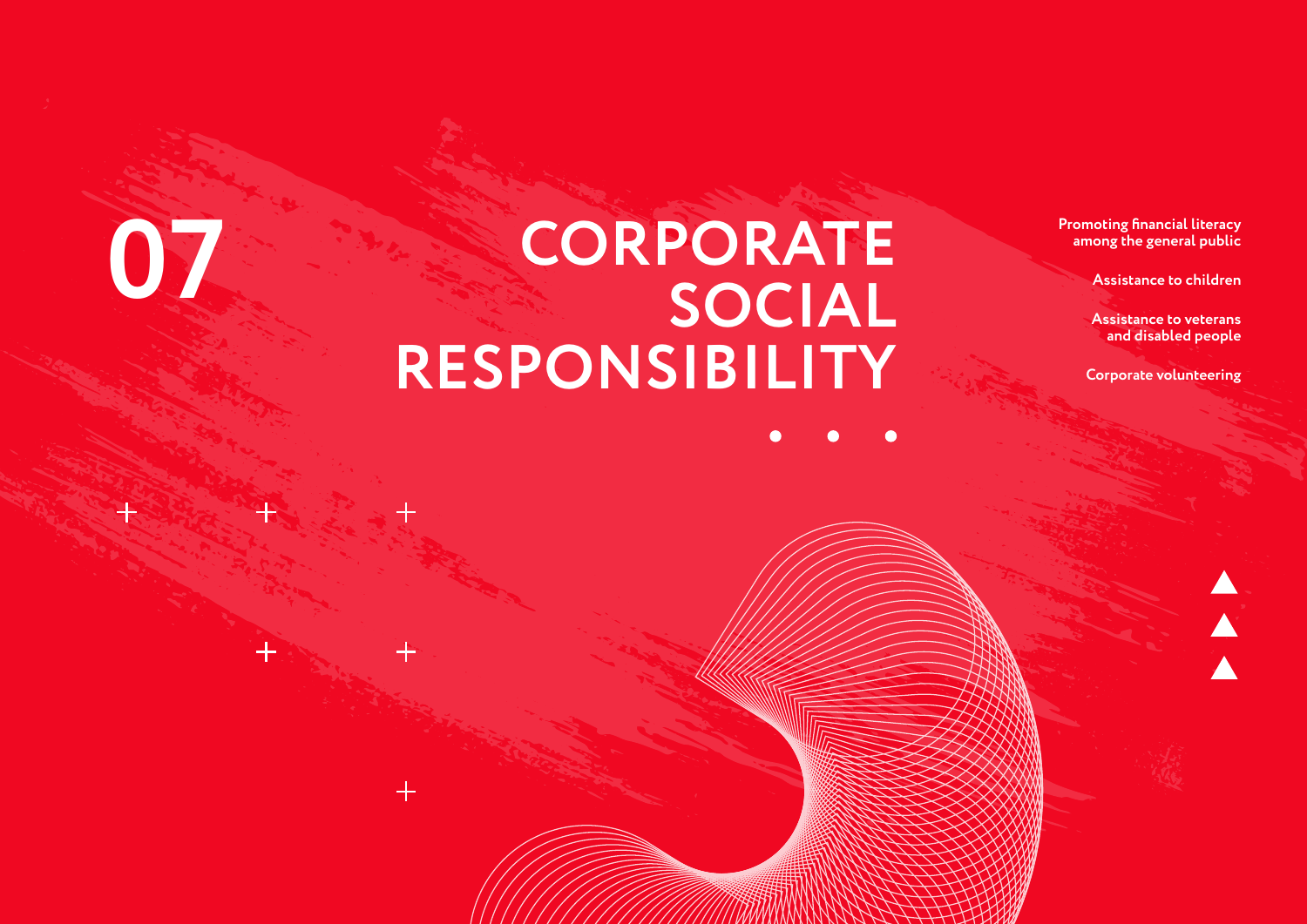NATIONAL<br>SETTLEMENT<br>DEPOSITORY

## **PROMOTING FINANCIAL LITERACY AMONG THE GENERAL PUBLIC**

In 2019, NSD contributed RUB 500,000 to provide a salary to a financial literacy teacher in the "Bolshaya Peremena" (Big Change) charity foundation that helps orphans adapt to the modern life while they stay in a children's home and after they leave it. Orphaned

children are the first to fall victim to fraudsters who hunt them down to deprive them of the property and money received from the government. NSD helps protect children and provide them with the basic knowledge of how to deal with money.

#### **ASSISTANCE TO CHILDREN**

In 2019, NSD collaborated with a number of charitable foundations and volunteer movements that support orphaned children and children with severe diseases. These organizations provide psychological and medical assistance to those put in their charge, taking care of their education and creative development when their relatives are not able to do that for a variety of reasons.

NSD allocated RUB 470,000 to the "Sheredar" charitable foundation to sponsor the rehabilitation program for 70 children aged 13-17 who were diagnosed with cancer. This partially covered the transfer, room and board of the program participants and volunteers, and purchase of special equipment. NSD also supported a sports, health improvement, and development program named "Kanikuly so Smyslom" (Meaningful Holidays). It is held for orphaned children by the "Deti Nashi" (Our Children) charitable fund. 18 children received treatment during the program's summer session and 20 children – during its winter session. NSD's aid in the amount of RUB 500,000 allowed to provide room and board to the children and those who accompanied them, offer remuneration to counsellors, psychologists, a financial manager, and a project coordinator, as well as pay for accounting services.

Our company has a strong focus on initiatives aimed to support children in healthcare facilities. For example, NSD's contribution (RUB 300,000) allowed to fund the work of the "Danilovtsy" volunteer movement's hospital teams for 6 months. During that period, the volunteers made more than 1,000 visits to Dmitry Rogachev National Research Center of Pediatric Hematology, Oncology and Immunology, Burdenko Neurosurgery Institute, Morozov Children's City Clinical Hospital, Russian Children's Clinical Hospital, and Children's Mental Hospital No. 6. As part of NSD's collaboration with the "Strana Chudes" (Wonderland) charitable foundation in 2019, RUB 450,000 were allocated for purchasing medicines, bandages and dressings, hi-tech hearing aid and paying for children's treatment.

In addition, NSD for the first time funded (RUB 568,698) the "Miloserdiye" (Charity) charitable foundation's mobile team that provides palliative care to children. The aid covered the wages of a neurologist, pediatrician, and social worker for 4 months.

Apart from funding medical treatment, our company seeks to invest money in the development of children deprived of parental care. NSD allocated RUB 276,000 to the Elizabeth's children's home to cover a six-month wage rate of a teacher of the youngest age correction group, who becomes a trusted adult for orphans and teaches them basic communication and social life skills. Moreover, to promote artistic capabilities in children of the Udelnoe center for extracurricular activities, NSD provided RUB 120,000 to purchase a multimedia studio and a Legо construction set. Children learn how to work with the multimedia studio, master the basics of animated cartoon making, video shooting and editing, and make their cartoons that are very simple so far.

1

 $\mathcal{L}$  $\overline{2}$ 

> 4 5 6

**7** 8

9 10 11